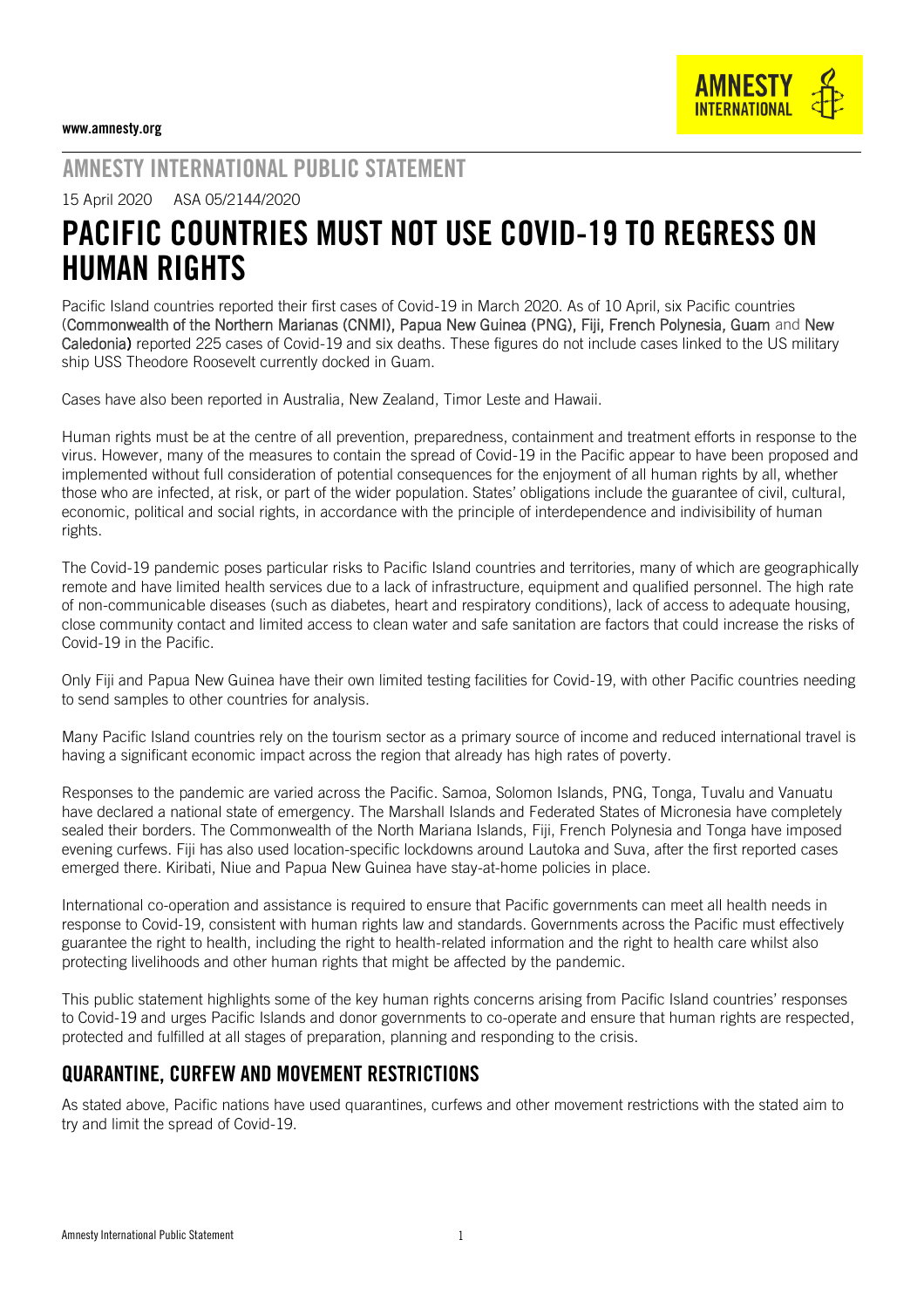Whilst some human rights, such as the right to freedom of movement, can be restricted on the grounds of public health, this can only be done "in accordance with the law, including international human rights standards, compatible with the nature of the rights protected by the Covenant, in the interest of legitimate aims pursued, and strictly necessary for the promotion of the general welfare in a democratic society" (Committee on Economic, Social and Cultural Rights, General Comment 14).

In Fiji, hundreds of people have already been arrested and charged for breaching laws and regulations on self-isolation, quarantine or movement restrictions. Such a heavy handed policing response will often be disproportionate and should in any event be a measure of last resort Many countries have effectively encouraged people to adopt voluntary social distancing measures without resorting to punitive fines or criminal sanctions, instead promoting health information and awareness. In addition, closed areas such as prisons and police cells can increase the risk of transmission of infectious illness such as Covid-19 because of the close proximity of detainees to each as other as well as staff, and poor conditions such as overcrowding and lack of sanitary conditions can compound the risks of detention. Pacific nations' response planning should consider the disproportionate impact on people who are detained and take steps to mitigate the risks detainees face, including temporary or conditional releases where appropriate.

Both Fiji and PNG have deployed armed military officers in response to the health crisis – in some cases to enforce quarantine, in others to maintain law and order. Whilst the security forces may play a role in disaster response, they must uphold the right to life, and respect the UN Basic Principles on the Use of Force and Firearms. Such a response may only inflame public fears and panic, which is not helpful to addressing the emerging health situation. There are also concerns if the military should be involved in the handling of public health emergencies as they are neither trained nor equipped to handle such situations. If – exceptionally – they are to be deployed, they must be fully trained and equipped to fulfil this task in compliance with international human rights law and standards, and they should be subject to a civilian authority.

Where quarantine and isolation measures are being implemented, they should be done in a safe and respectful manner, and mindful of the risks to the full enjoyment of human rights they pose. In order to enhance public trust and cooperation, and respect the right to dignity and give people as much control as possible over their lives, any measures restricting freedom of movement should be voluntary wherever possible.

If it is necessary to impose a quarantine system, governments nonetheless have an obligation to provide and carry it out in accordance to relevant international human right standards, in particular to ensure humane conditions for those subjected to such measures, and to install an effective monitoring and review system. The rights of those under quarantine should be respected and ensured, and people's basic needs should be met, including the right to adequate housing, health care, food, water and sanitation.

### FREEDOM OF EXPRESSION AND RIGHT TO INFORMATION

Vanuatu's emergency law requires all media outlets not to publish any article on Covid-19 unless it has authorization from the national disaster management office, after consultation with the World Health Organization. Papua New Guinea's emergency laws state that only the Police Commissioner and the Prime Minister can release information on novelcoronavirus. Such restrictions hinder the flow of health information to the public and may amount to an unreasonable restriction on the right to freedom of expression, including to receive information.

Fiji has used existing public order laws to prosecute those posting information about the virus on social media. On Friday 27 March 2020, Fiji opposition MP Lynda Tabuya was detained by the Fiji police over a social media post which commented on the government's response to the virus; criticized people who engaged in victim-blaming of the person first known to contract Covid-19; and urged people to be prepared. She was granted conditional bail on Monday 30 March and ordered to deactivate her social media account. Her trial is still pending.

Tabuya is facing charges under Fiji's public order law that prohibits maliciously providing false information. These laws have been widely criticized for being overly broad and incompatible with human rights, especially the right to freedom of expression. Tabuya may be fined and imprisoned if convicted under these charges. At least three other people have been charged by the police after making social media posts expressing fears about unconfirmed cases in their area.

Whilst governments have a responsibility to counter the spread of misinformation, they should not undermine the right to freedom of expression. Freedom of expression can only be limited in a public health emergency if it is reasonable,

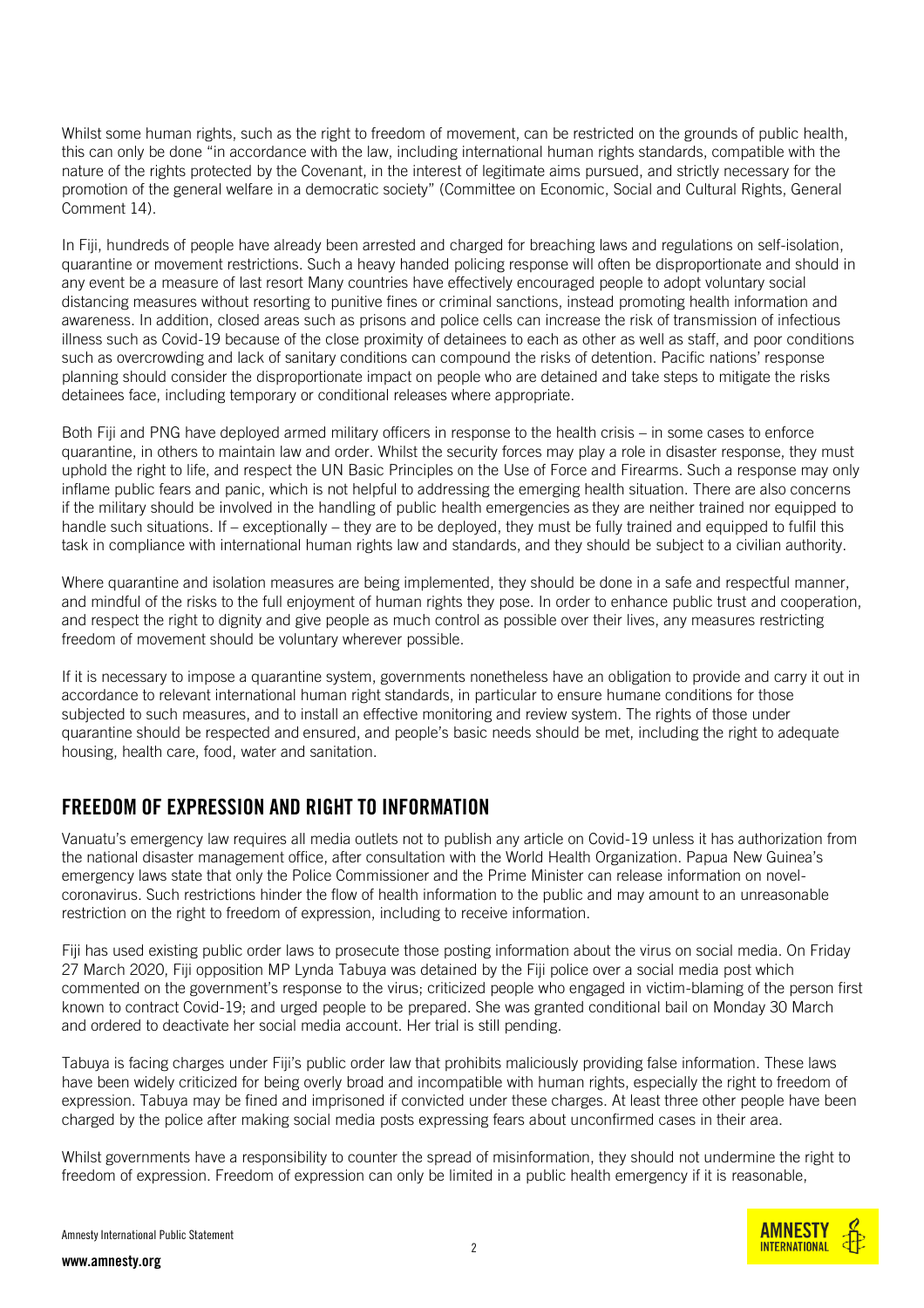necessary and proportionate and for the aim of protecting public health. Blanket prohibitions on the dissemination of information based on vague and ambiguous concepts, such as "false news" or "spreading misinformation", do not meet this test. Likewise, limiting criticism of government responses or cracking down on those who express fears about the virus is not a legitimate reason and violates human rights.

The best way to combat misinformation is to ensure that people have access to accurate and reliable health information through a variety of mediums, including through mainstream and social media. Governments of the Pacific should work with all journalists and media outlets to disseminate public health information to wider audiences. Consideration should be given to communicating these messages on a wide variety of platforms that considers the practical challenges and limitations of technology in reaching people who are living in poverty, in informal settlements, or on remote or outer islands.

#### PROTECTING INDIVIDUALS AND ADDRESSSING INEQUALITY

People who were among the first to test positive for the virus in Fiji and Papua New Guinea were reportedly vilified and harassed in the media and online. Similar reports emerged when Samoa reported its first suspected case (the person was later found not to have Covid-19).

People who are infected by or suspected of being so or having been exposed to Covid-19 must have their rights to privacy, dignity and non-discrimination protected by governments. Fear of stigma and discrimination (or even violence) means that people may not report symptoms or seek medical care when necessary, hindering their right to health care but also the public health response.

During the health crisis governments must ensure they have a comprehensive response to protecting individuals who might be more at risk because of existing societal inequalities. This may include older persons, people with disabilities, women, homeless people, lesbian, gay, bisexual, transgender or intersex (LGBTI) people and people living in poverty or without access to adequate water and safe sanitation, among others. For example, women experiencing intimate partner violence will find it more difficult to leave that relationship and seek help during a health crisis, especially when restrictions are placed on their freedom of movement because of quarantine, lockdown or stay-at-home orders. Governments must address these issues in response to the emerging health situation.

### INTERNATIONAL CO-OPERATION AND ASSISTANCE

The vast majority of the world's states have recognized that human rights obligations include the obligation of international cooperation and assistance, including with respect to the right to health. A global pandemic is something that affects everyone, but some nations – due to economic, social or political instability – may require external assistance to respond to this health crisis.

States must address the Covid-19 health crisis collectively, including through regional institutions such as the Pacific Islands Forum where appropriate. Economically developed states (including existing key donors to the Pacific region) should, where possible and feasible, swiftly step up and assist Pacific Island states to tackle the situation. The mutual solidarity and support should include sharing relevant information on the extent of the spread of the virus; consequences and information about treatments; sharing resources such as medical supplies and equipment, but also maintaining promised commitments.

Under the right to health, "coordinated efforts for the realization of the right to health should be maintained to enhance the interaction among all the actors concerned, including the various components of civil society" (Committee on Economic, Social and Cultural Rights, General Comment 14).

Australia – currently the largest aid donor to the Pacific – has been accused of not doing enough to help its Pacific neighbours. In February this year, Australia slashed health funding in the Cook Islands by 75%, Fiji by 22%, in the Solomon Islands by 13% and in Samoa, which has been devastated by a measles outbreak that claimed the lives of more than 80 people, by 36%. To date, the Australian government has only committed to 'redistributing' existing development commitments to the Pacific in order to assist in the Covid-19 response, rather than providing additional support. As a result, other critical projects that may negatively impact on people's rights may be cut to support the health aid across the Pacific.